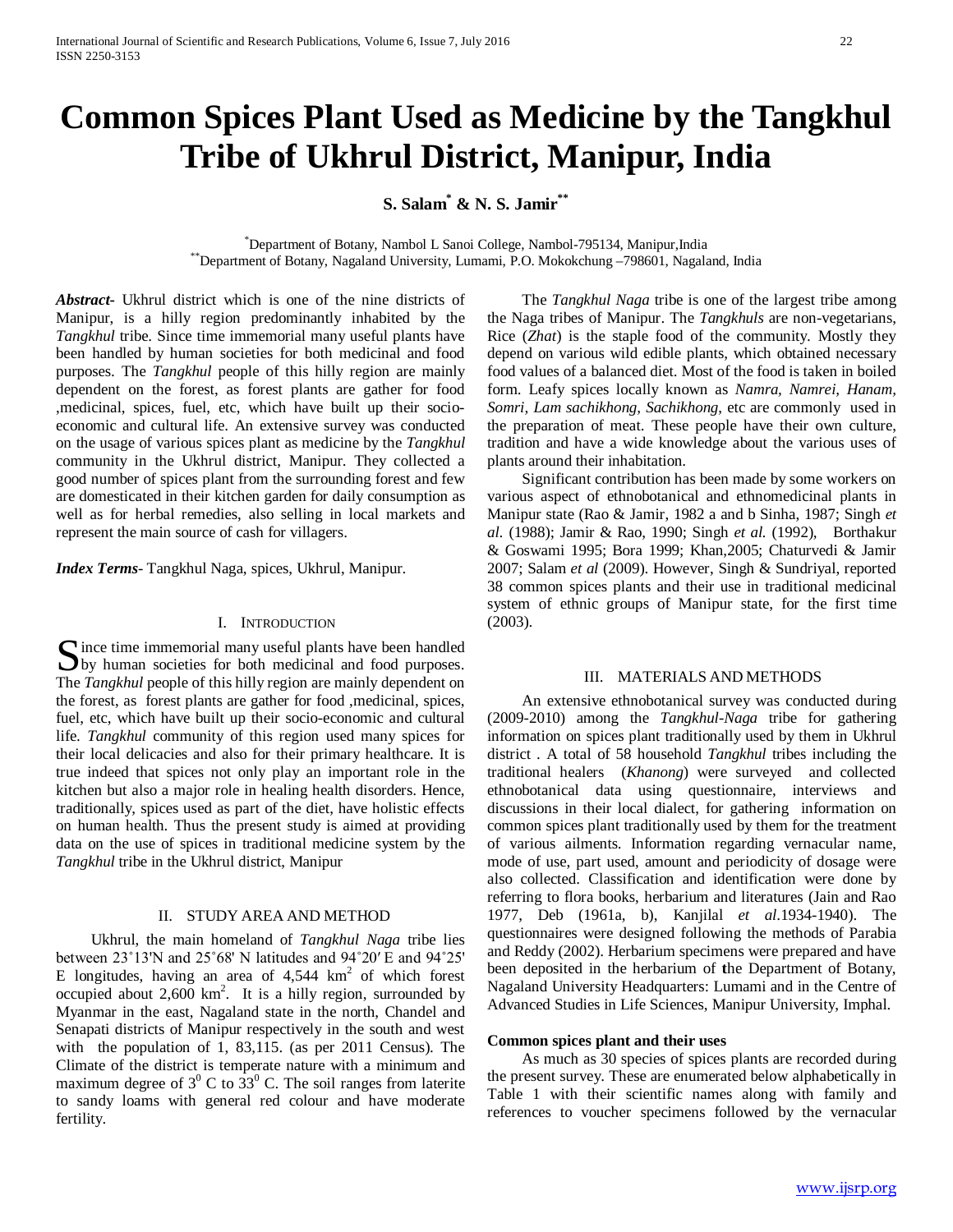names, plant parts and mode of uses by *Tangkhul* Nagas. (Table 1)

| <b>Botanical name</b>                        | Family        | <b>Vernacular Name</b>              | Part used                                   | <b>Ailments cured</b>                                 |
|----------------------------------------------|---------------|-------------------------------------|---------------------------------------------|-------------------------------------------------------|
| Allium<br>ascalonicum                        | Alliaceae     | Onion                               | Leaves, Bulb                                | Boils, Dysentery                                      |
| L.                                           |               |                                     |                                             |                                                       |
|                                              |               | Meitei-Tarui                        |                                             |                                                       |
| Allium cepa L.                               | Alliaceae     | Onion<br>Tarui                      | Leaves, Bulb.                               | Earaches, Boils                                       |
| A. chinense G.Don.                           | Alliaceae     | Japanese Scallion<br>Somri          | Leaves, Bulb.                               | Heart diseases                                        |
| Allium<br>hookerii<br>Thw.                   | Alliaceae     | <b>Hooker Chives</b><br>Namrei      | Leaves, Bulb,<br>root.                      | Stomach Complaints, Cough,<br>B.P                     |
| Allium tuberosum L.                          | Alliaceae     | Garlic chives<br>Namra              | Leaves, Bulb.                               | Urinary tract stone                                   |
| Allium sativum L.                            | Alliaceae     | Garlic<br>Hanam                     | Leaves, Bulb.                               | Cough, Stomach Complaints,<br>B.P                     |
| Alpinia<br>galanga<br>willd.                 | Zingiberaceae | Greater Galangal<br>Hirui           | Shoots,<br>tender<br>leaves                 | Stomach complaints, Cough,<br>Fever, Intestinal worm  |
| nigra<br>(Gaertn.)<br>A.<br>Burtt.           | Zingiberaceae | Tora<br>Nonishon                    | Rhizome                                     | Cough, Fever                                          |
| Apium graveolens L.                          | Apiaceae      | Celery<br>Sirai kahui               | Leaves                                      | <b>Blood</b> circulation                              |
| Cinnamomum tamala<br>T.Nees&Eberm.           | Lauraceae     | Bay leaf<br>Sakomna                 | Leaves                                      | Tonsilitis                                            |
| Cinnamomum<br>zeylanicum Breyne              | Lauraceae     | Cinnamon<br>Sakomthing              | Fruit, flower, bark                         | Asthma, Cuts and Wounds                               |
| Citrus<br>macroptera<br>Lour                 | Rutaceae      | Khasi Papeda<br>Heiribob            | Fruit                                       | Cough, Urinary tract stone                            |
| Costus<br>speciosus<br>(Koen.) Smith         | Zingiberaceae | Crepe Ginger<br>Makeiri             | Rhizome                                     | Earaches, Kidney problem                              |
| Cucurma angustifolia<br>Roxb.                | Zingiberaceae | Hidden Ginger<br>Koktuiwon          | Rhizome                                     | Stomach complaints, Dog bite                          |
| Curcuma cassia L                             | Zingiberaceae | <b>Black Turmeric</b><br>yaimu      | Rhizome                                     | Stomach complaints, Cuts and<br>Wounds                |
| Curcuma longa L.                             | Zingiberaceae | Turmeric<br>Yaingang                | Rhizome                                     | Cough,<br>Malaria,<br>Skin<br>Infection,              |
| Eshotlzia<br><b>blanda</b>                   | Lamiaceae     |                                     | Whole plant                                 | Tonsilitis, Body pain                                 |
| Benth.                                       |               | Ngarikna                            |                                             |                                                       |
| Elsholtzia communis<br>(Coll.& Hemsl.) Diels | Lamiaceae     | Lomba<br>Yongpa                     | Young<br>shoot,<br>leaves,<br>inflorescence | Tonsilitis,<br>Fever,<br>Cough,<br>Menstrual disorder |
| Eryngium foetidum L.                         | Apiaceae      | Long Coriander<br>Lam sachikom      | Leaves,<br>inflorescence                    | Diarrhoea, Tonsilitis                                 |
| Hedychium<br>coronarium Koening              | Zingiberaceae | White ginger lily<br>Tontairui      | Rhizome                                     | Diabetes, Urinary tract stone                         |
| Hedychium<br>C.B.<br>marginatum<br>Clarke    | Zingiberaceae | Red ginger lily<br>Tontairuikahunga | Fresh rhizome                               | Pile bleeding and Urinary tract<br>stone              |
| Houtuynia<br>cordata<br>Thunb.               | Saururaceae   | Chameleon<br>Ngayung                | Whole plant                                 | Skin Infection                                        |
| Mentha spicata L.                            | Lamiaceae     | Wild Mint<br>Suiruihan              | Young twig.                                 | Menstrual<br>disorder,<br>Liver<br>complaints         |
| Ocimum americanum                            | Lamiaceae     | Hoary basil                         | Young twig,                                 | Diabetes, Indigestion                                 |

## **Table 1: Common spices plant species used for the treatment of various ailments by the** *Tangkhul* **tribe in Ukhrul district, Manipur**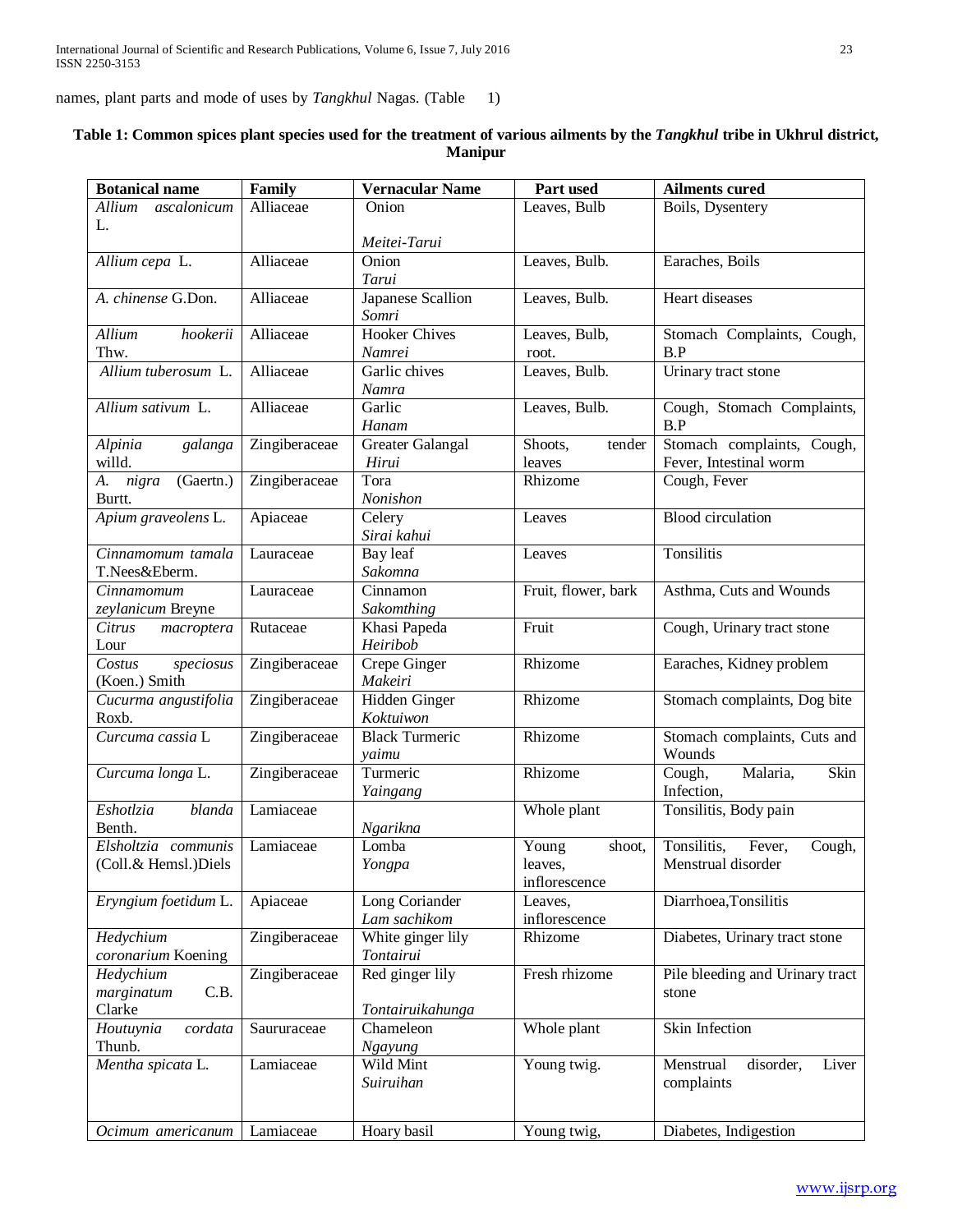| L.                          |               | Sari                | flower         |                    |
|-----------------------------|---------------|---------------------|----------------|--------------------|
| javanica<br><i>Oenanthe</i> | Apiaceae      | Hanchamhan          | Leaves         | Stomach complaints |
| DC.                         |               |                     |                |                    |
| Persicaria posumbu          | Polygonaceae  | Smartweed           | Tender shoots  | Apetizer           |
| Buch.-Ham.                  |               |                     |                |                    |
|                             |               | Kamsa               |                |                    |
| Zanthoxylium                | Rutaceae      | Prickly Ash         | Fruit, young   | <b>Sinusitis</b>   |
| acanthopodium               |               |                     | twig, leaves   |                    |
| DC.                         |               | Mangnangthei        | inflorescence. |                    |
| Zingiber cassumunar         | Zingiberaceae | <b>Tiger Ginger</b> | Rhizome        | Menstrual disorder |
| Roxb.                       |               |                     |                |                    |
|                             |               | Huira               |                |                    |
| officinales<br>Zingiber     | Zingiberaceae | Ginger              | Rhizome        | Cough, Rheumatic   |
| Rosc                        |               | Hui                 |                |                    |
| zerumbet<br><i>Zingiber</i> | Zingiberaceae | Wild Ginger         | Rhizome        | Tonsilitis         |
| $(L.)$ Smith                |               |                     |                |                    |
|                             |               | Ram hui             |                |                    |

## IV. RESULTS AND CONCLUSION

 In the present study, a total of 30 spices plant belonging to 8 families 17 genera were collected and recorded for its medicinal values. Zingiberaceae represented the maximum of (11) species followed by Alliaceae with (6) species, Lamiaceae with (4) species, Apiaceae with (3) species, Lauraceae and Rutaceae with (2) species, and the rest 2 families represented by single species. Among the diseases, cough and stomach upsets are more common, and other more prevalent diseases are dysentery, blood pressure, cough, menstrual disorder, diabetes, cuts and wounds, piles, asthma, boils, tonsilitis, muscular pain, malaria, urinary tract stone, skin diseases and earaches. Among the plant parts, leaves are predominantly used followed by whole plant, bark, root, seeds and rhizome. The plant parts are commonly used in the form of decoction, paste, juice, etc. The data collected shows that the majority of the remedies are taken orally, mode of preparation are drawn from a single plant; mixtures of other plants are rarely used by this community. However, it is desirable to undertake further detailed ethno-botanical study in the district and that may lead to the recognition of many more spices plant used by the *Tangkhul* tribe for the treatment of minor ailments. The modern *Tangkhul* people have very little idea of this valuable instinct. So, they do not domesticate the wild leafy spices plant and do not try even to explore new spices plant from the district. So, it is highly desirable to under-take cultivation of the above said plants to meet the demands of the people living in the district that knew and used the wild species. Hence, the author(s) stresses upon the urgent conservation and protection of the precious wealth of medicinal plants from the region.

## ACKNOWLEDGEMENT

 The authors are greatly indebted to the tribal people of Ukhrul district including the local medicine men for revealing their valuable information about the usage of medicinal plants during the author's field trips in Ukhrul district and to the Head, Department of Botany, Nagaland University and to the Head, Centre of Advanced Studies in Life Sciences, Manipur University for rendering all the facilities.

## **REFERENCES**

- [1] Anonymous, 2011. Census of Manipur 2011. Directorate of Census Operations, Government of Manipur.
- [2] Bora, P.J. A study on ethnomedicinal uses of plants among the Bodo tribe of Sonipur district, Assam. J. Econ. Tax. Bot. 22 (2): 609-614. 1999.
- [3] Borthakur, S.K. & Goswami, N. 1995. Herbal remedies from Dimasa of Kamrup district of Assam in North-Eastern India. Fitoterapia 66 (4): 333-339. 1995.
- [4] Chaturvedi, S.K. & Jamir, N.S. Some ethnomedicinal plants of Nagaland, India. Advances in Ethnobotany. Pp 83-93. 2007.
- [5] Deb, D.B. Monocotyledonous Plants of Manipur Territory. Bull. Bot. Surv. India. 3(2) 1961a. : 115 – 138.
- [6] Deb, D. B. Dicotyledonous plants of Manipur Territory. Bull. Bot. Surv, India 3 (3) 1961b. : 253 – 350.
- [7] Jain, S.K. & Rao, R.R. A hand book of Field and Herbarium methods. Today and Tomorrow's publication, New Delhi. 1977.
- [8] Jamir, N.S. & Rao, R.R. Fifty New or interesting medicinal plants used by the Zeliangs of Nagaland (India). Ethnobotany 2 1990. : 11-18.
- [9] Kanjilal, U.N., Kanjilal, P.C., Das, A. & Bor, N.L. Flora of Assam.1-5 Vols. Govt. of Assam, Shillong. (1934-1940).
- [10] Khan, H.M. Study of Ethnomedicinal plants in Thoubal District of Manipur. Ph.D.Thesis, Manipur University, Canchipur. (2005).
- [11] Parabia, M. & Reddy, M.N. Protocol for ethnomedicinal studies in Ethnobotany. Avishkar publishers, Distributors 807, Vyas Building, Chaura Rasta, Jaipur 302003 (Raj) India. 2002. p. 383-393.
- [12] Rao, R.R. & Jamir, N.S. Ethnobotanical Studies in Nagaland-I. Medicinal Plants. Econ. Bot. 36 (2) 1982a, 176-181.
- [13] Rao, R.R. & Jamir, N.S. 1982b . Ethnobotanical Studies in Nagaland -II; 54-Medicinal plants used by Nagas. J. Econ. Tax. Bot. 3 1982b, 11-17.
- [14] Salam, S., Jamir, N.S. & Singh, P.K.Traditional uses of medicinal plants by the Tangkhul – Naga tribe in Manipur, India. Pleione 3(2): 2009, 157-162.
- [15] Singh, P.K., N.I., Singh. & L.J., Singh. Ethnobotanical studies of Wild Edible Plants in the markets of Manipur. J. Econ. Bot.12 (1): 1988, 113- 119.
- [16] Singh, J.P., Suchita, K. & Devi, Th. P. 1992. Medicinal plants of Manipur-1. J. Econ.Tax . Bot. 10: 1992, 233-239.
- [17] Singh, H.B. & Sundriyal, R.C. Common spices and their use in traditional medicinal system of ethnic groups of Manipur state, Northeastern India. Indian Journal of Traditional Knowledge Vol 2(2) 2003, 148-158.
- [18] Sinha, S. C. 1987. Ethnobotany of Manipur Medicinal Plants. Front. Bot.11987. 123-152.